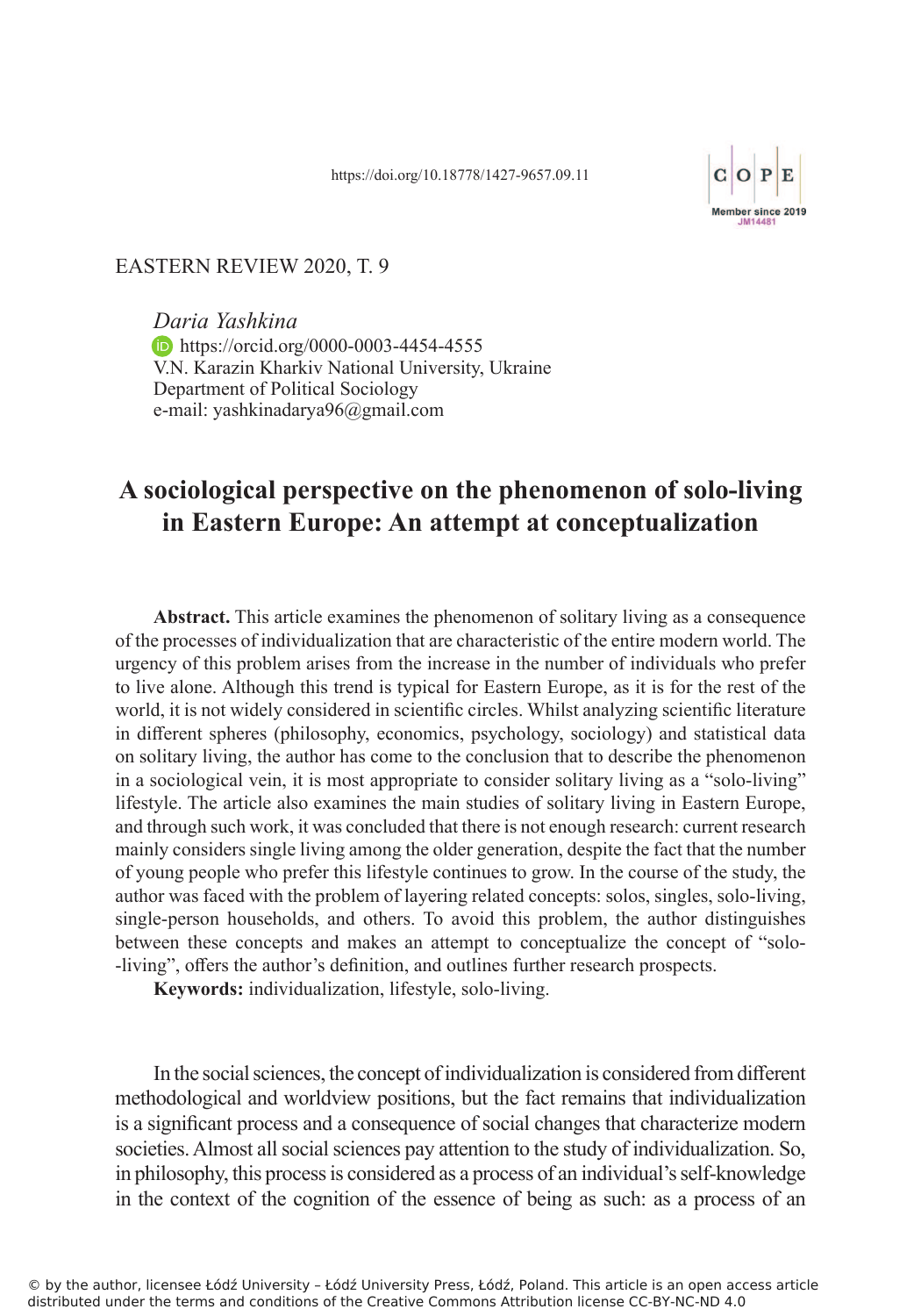individual gaining freedom (S. Kierkegaard, H. Berdyav, M. Buber)<sup>1</sup>; psychology studies the process of individualization in the context of personality development, the implementation of individual inclinations, the course of the corresponding mental processes (K. Jung was among the first to work on individualization as the key of psychology, A, Mindell, G. Simondon); economics examines the impact of individualization processes on market relations and the market as a whole, as well as the individualization of production processes – F. Hayek (Khayyek, 2000), J. Pine, V. Radaev. Sociology, on the other hand, considers the processes of individualization as a complex phenomenon that influences the life of society in all spheres of social life, its influence on the style characteristics of life, the formation of new ways of living, etc. (U. Beck and E. Beck-Gernstein, Z. Bauman, R. Sennett, A. Hochschild).

As a consequence of such scientific popularity, the concept of individualization has a fairly wide spectrum of definitions, each of which focuses on one or another characteristic of the process. In our view, individualization is a process characteristic for the society of the second modernity (according to U. Beck), which is a consequence of social changes and represents a change in the stylistic characteristics of the lifestyle of individuals in the direction of the individual's isolation: one of the main characteristics of individualization is the expansion of the choice of the individual (according to E. Durkheim).

At the same time, individualization itself leads to many different kinds of consequences, to which many studies are devoted. So, for example, individualization leads to the emergence of new forms of partnerships, a modification of the forms of partnerships: relationships at a distance (for example, in the work of Sandra Krapf, she divides relationships at a distance into either long or short, and considers, which type of relationship turns out to be the most durable (Krapf, 2017), weekend families, polyamory, etc.

Separately, a category of people is distinguished who, one way or another (forced or not; consciously or unconsciously), refuse to enter a relationship, or do not refuse, but distance themselves from them. Also, there are more and more people who prefer living alone, this trend covers almost the whole world. Thus, 40% of American households consisted of 1 person as of 2012 (Klinenberg, 2018), and in 2019 the number of single households reached 36.48 million (Statista, 2020b). According to the forecasts of the director of the Center for Family and Population Research of the University of Singapore: Wei-Jun Jean Yeung, by 2020 4 out of 10 households will be single-person. Furthermore, leading in the number of single households will be Asian countries: as of 2015, 28% of Japanese households consisted of one person (Yeung, 2020). This trend is observed not only in the US and Asia, but also in Europe. As of 2019, the number of people living alone in the UK has increased by 20% since 1999 to reach 8.2 million

<sup>&</sup>lt;sup>1</sup> For example Berdyaev, 1994.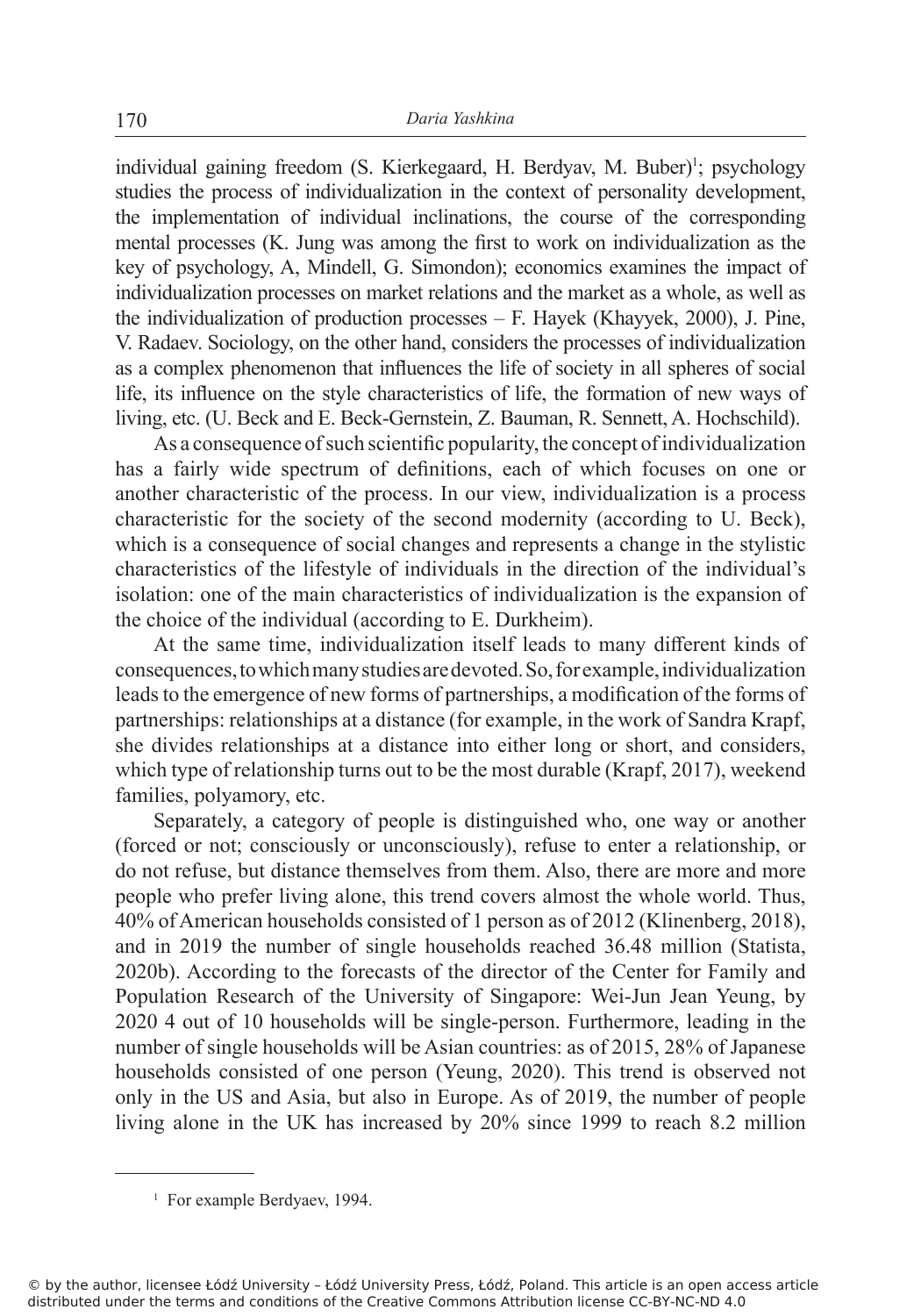(Office fornational statistic, 2020). The largest number of singles in Europe is found in Scandinavia: in 2017, 51% of households in Sweden were single (Ec.europa.eu, 2020b), and in Norway as of 2019, single households make up 43% of all households (Statista, 2020a). Of course, even though the trend is common for everyone, each region has its specifics, due primarily to cultural characteristics.

Eastern Europe is of particular interest in this context. Eastern Europe is a region of Europe, a significant part of which is made up of post-Soviet countries. Accordingly, this region is characterized by both cultural and value specificity, which affects both the development and course of individualization processes in general, and the trend towards an increase in the number of individuals who live alone, in particular. Considering the value slice of the European Study of Values, the Russian researchers V. Magun and M. Rudnev concluded that among all the studied countries, the citizens of Eastern Europe are the least open to changes and place the highest value on preserving, while their value of self-resistance remains at the average level (Magun, Rudnev, 2011)<sup>2</sup>. In Western European countries, the indicators are opposite, and, it would seem, in these conditions, the dynamics of growth in the number of people living alone should be different in Eastern European countries. However, in Eastern Europe, the percentage of single households is quite high: in Estonia – 40%, Slovakia – 43% and in Latvia  $-44\%$  – in 2017 (Ec.europa.eu, 2020b). And for the period from 2010 to 2019, Lithuania became one of the leading European countries in terms of the dynamics of decreasing household size (Ec.europa.eu, 2020a). Despite the statistics, studies on this issue of Eastern European countries are practically absent.

Thus, we see that single households are becoming more and more common and, accordingly, the question of the consequences of such changes is becoming more and more urgent.

When analysing scientific literature on the topic presented, many different concepts describe a similar phenomenon: solos, singles, solo-living, single- -person households, and others – each of them carries an adjacent, but at the same time, different semantic load. The problem in this situation is that there is no clear distinction between them, and more and more such concepts are emerging; moreover, there is a kind of layering of some concepts on others. In our opinion, the most "suitable" concept for considering solitary living in a sociological vein is that of "solo-living", however, the concept does not have a clearly established definition and, as a result, requires conceptualization and operationalisation.

**The purpose of this article** is an attempt to conceptualize "solo-living" and delimit it from related concepts.

<sup>2</sup> The research *Basic values: similarities and differences between Russians and other Europeans* by V. Magun, M. Rudnev, was conducted on the basis of the 4th wave of the European Social Research (2008–2009).

<sup>©</sup> by the author, licensee Łódź University – Łódź University Press, Łódź, Poland. This article is an open access article distributed under the terms and conditions of the Creative Commons Attribution license CC-BY-NC-ND 4.0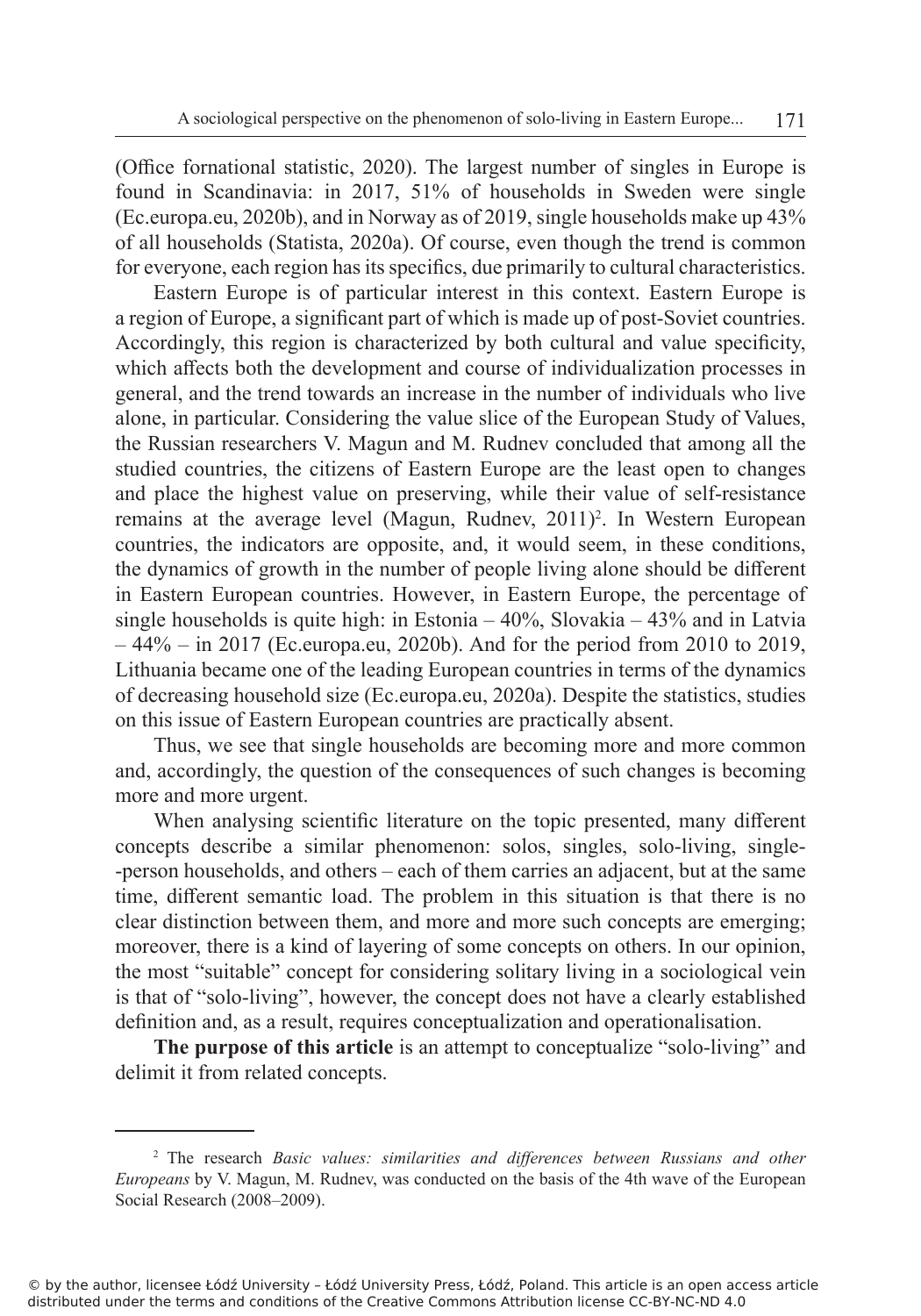To realize this goal, the logic of the presented article will be structured as follows: the general conditions for the emergence of the phenomenon of "solo- -living" from the sociological point of view will be considered, which will determine the framework for studying the phenomenon from the standpoint of this science. Further, it will be determined how exactly solitary living in the social sciences are considered and what place among the different readings and understandings of solitary living is occupied by "solo-living"; also the ratio of various related concepts will be considered. Based on the information received and its analysis, a conceptualization of "solo-living" will be proposed.

Speaking about the conceptual foundations of the sociological study of solitary living, one should pay attention to the fact that despite the generally accepted ideas about man as a collective being, Georg Simmel, one of the founders of sociology, argued that a person is not a purely collective being or a purely individual one (Simmel, 1909), so we should talk about the balance of these traits or the prevalence of one over the other. Over time and the development of society, the individual has more and more weight relative to the collective. Emile Durkheim expressed a similar idea: he linked individualization with the division of labor. The sociologist said that with the transition to an industrial society, the type of solidarity of individuals changes: from mechanical to organic solidarity. And if the first type was based on the similarity of members of society, then the organic type of solidarity presupposes a functional division of members of society in joint work, thereby the formation of the individual and the awareness of oneself as separate. However, there also comes the realization that freedom and independence inherent in the cult of personality, according to E. Durkheim, are possible only when individuals are united (Durkheim, 1996). Individualization is a process that accompanies social development. At the same time, the conditions of modernity cause adjustments to the processes of individualization. Modernity is considered by W. Beck (who considered it as an increase in risks) and Z. Bauman (who spoke about fluidity and variability) as having entered the era of the second modernity and is characterized by instability, including social institutions, practically impossible long-term planning, where the solution of the problems and difficulties that an individual faces in life become an exclusively individual's business. In such conditions, the processes of individualization cover all spheres of life in a society, the main prerequisites for such an all-encompassing influence of individualization are the division of labor, the development of legal consciousness, and urbanization, etc. Thus, the foundations of the perception of oneself as being separate from others and the awareness of one's rights and freedoms, as well as the delimitation of one's freedom are formed from the freedom of another. But apart from the fact that the individual defines freedom, he also sees the need to cope with "life challenges" (Bauman, 2008) on their own. And here a kind of family crisis arises in the sense that the interests of the family begin to contradict the interests of the individual, and the interests of the individual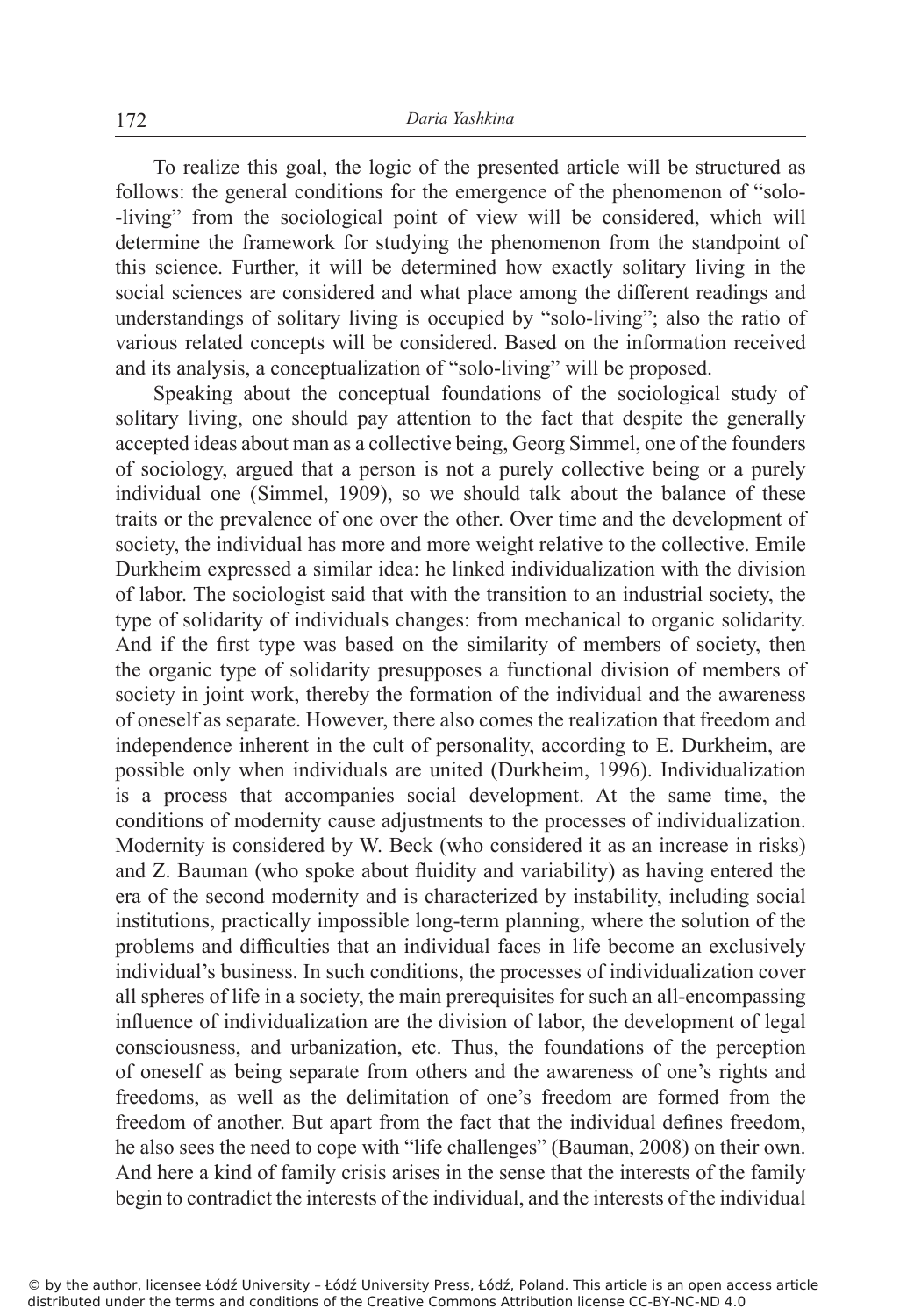become higher than those of the family. This is the basis for the transformation of family forms. And the family becomes, in essence, a partnership/union based on an unspoken agreement for predominantly emotional exchange, while individual goals: education, career, etc., are in the first place. Under such conditions, non- -family forms of partnership develop. So, considering the era of developed modernity, Sigmund Baumann, Wilrich, and Elizabeth Beck say that a single man or a single woman takes the place of the family as a unit of society.

Such changes can be perceived optimistically or pessimistically, both to the family, as to social institution, and interpersonal relations as such: loss or weakening of social ties, due to radical individualism (following the logic of Z. Bauman), increased feelings of risk (according to W. Beck). From an optimistic point of view, living alone is not cutting off social ties as such, but creating a foundation or platform for maintaining close relationships with others: it is about expanding the space for building and strengthening social ties, outside of established norms and traditions. The phenomenon of singles and single households or single living gradually begins to develop and spread. Also, the emergence of this phenomenon is associated with the active processes of urbanization in the same period of industrialization. For example, the American family researcher William Goode argued that as the level of urbanization increases, nuclear families are gaining more popularity and crowding out extended ones, and as household sizes are shrinking, nuclear families are more effective (Burova, 2010). In modern conditions, we see how households are shrinking down to single-person ones. The aforementioned G. Simmel saw in urbanization a mechanism that drives the development of individualization processes. According to the sociologist, a large city provides an individual with more opportunities and removes restrictions, unlike a small village, a city gives freedom of movement, the opportunity to visit groups of interests, etc., which contributes to individualization. American sociologist-urbanist Richard Sennett also spoke about urbanization and the reduction of household size. He said that with the development of urban space, the formation of the nuclear type of family comes to the fore (Vershinina, 2012)*.* This type of family was the most rational for running a household in an emerging urban culture: feminism had only just begun to develop, the traditional distribution of roles still worked, and the maintenance of extended families in the city was already economically disadvantageous (Yashkina, 2020). Accordingly, in the era of the so- -called second modernity, the tendency for an increase in the number of people living alone can be explained by the processes of individualization in the conditions of urbanization and the "fluidity" and instability of modern life as such; the active development of feminist movements and the formation of a female individuality also play a separate role in these processes. However, this is only a general framework and conditions for the emergence and spread of this phenomenon.

Looking at the studies of single living, we see that the main studies of singles in Eastern Europe are, as mentioned previously, about ageing populations and changes in family structure. Eastern Europe is seen as the region with the most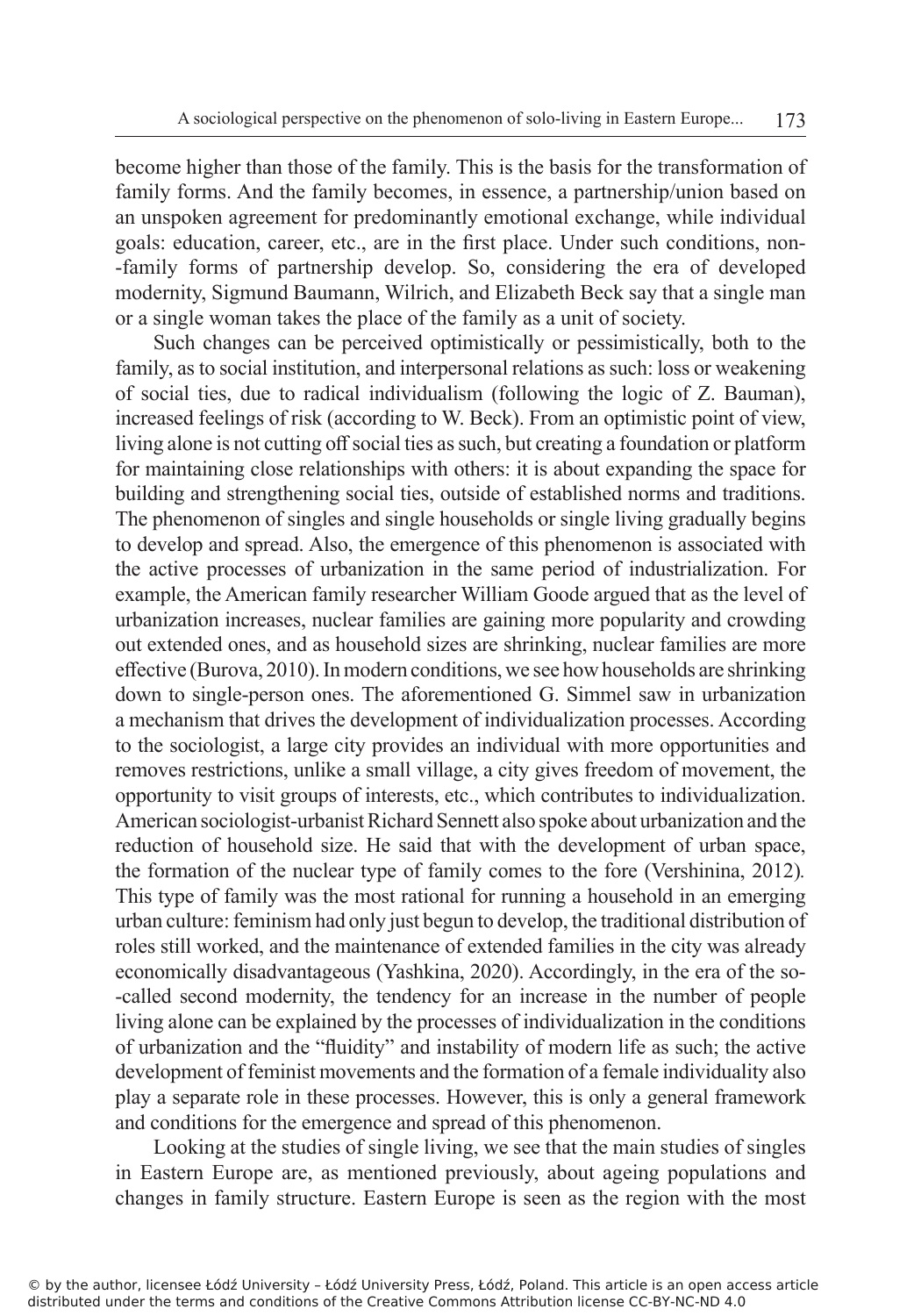rapid social and economic changes over the past few decades. Naturally, people there associate the concept of the family with communist vulgarity. Thus, the family, which was one of the main values of Soviet society, is undergoing the most radical changes: a decrease in the birth rate, an increase in the number of divorces, an increase in the number of single parents, etc. This is largely due to the economic situation in which the countries found themselves after the collapse of the Union – exorbitant levels of poverty, unemployment (Robila, 2004). However, against the backdrop of research on the decline of the family, there is little research on the phenomenon of solitary living, except for those related to the ageing population. This is due to the fact that the ageing of the population is an urgent problem for the countries of Eastern Europe: among all lonely people in Eastern Europe, the predominant part is the elderly population. In Slovakia, for example, young people living alone (aged 15 to 29) represent only 1% (OECD, 2019) of the population.

A Polish study of the living standards of elderly people living alone suggests that

a single household is run by married people who manage their family budget separately. Older people who want to maintain their independence in terms of budget and property deliberately take on a one-person household, despite the fact that they are in a relationship with a partner. With regard to these households, the highest standard of living was demonstrated (51.2 points), among divorced persons the standard of living was slightly lower (50.3 points), and among widowed persons, even lower (49.6 points) (Piekut, 2020).

That said, the study found that elderly people do not always live alone because they have to, but also as a conscious choice: the choice not to move to relatives after the death of their spouse, the choice to live separately from their spouse, the choice to remain without a spouse, etc. The study of older people in Latvia *Older People Living Alone: Trends, Profiles and Challenges of Intergenerational Integration* (2019) suggests that the situation of choice for older people is very illusory, since more often older people simply do not want to impose themselves on relatives and so on, and thus this part of the population is most at risk of social exclusion:

The study showed that the frequency of communication with other people for many elderly people in Lithuania actually fluctuates on the verge of what many researchers consider social isolation since it does not even reach one person a day (9 people in 10 days) for single people. And for those who live with others, it is slightly higher (13 people in 10 days). 5.7% of single people aged 60 and over in Lithuania did not communicate with anyone in the week before the survey. Almost one-fifth of elderly people in Lithuania (18%) have unstable social relationships, that is, they do not have relatives or friends to ask for help in difficult times (Mikulioniene, Rapolienė, 2019).

Therefore, the research mostly comes down to the socio-psychological aspects of living alone. At the same time, the growth of single-living elderly people is associated not only with the death of a partner but also as a result of the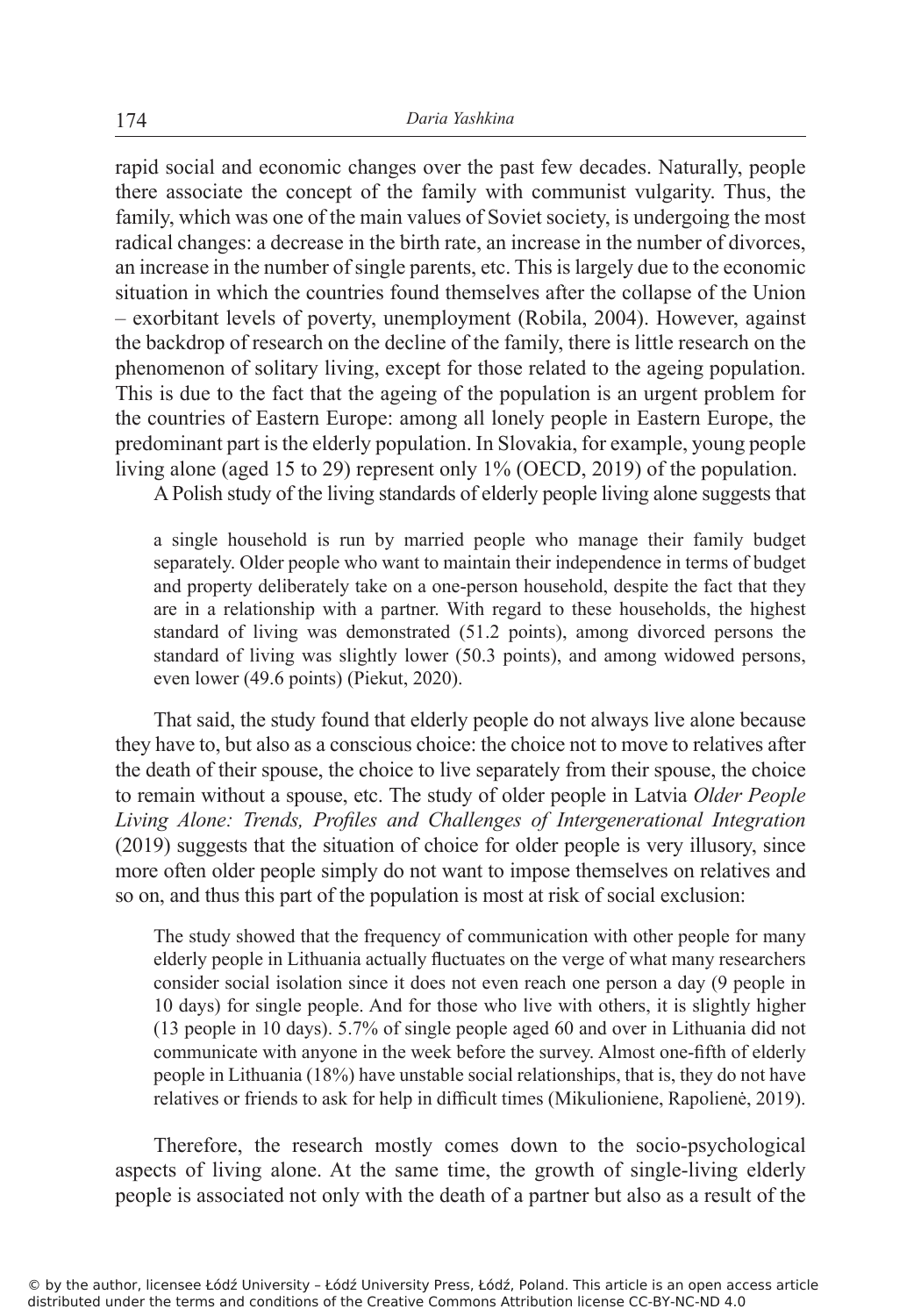increased rate of divorces. As already indicated, there is a fairly large percentage of people living alone in the Baltic States – it is worth noting that in the Baltic countries the number of divorces has increased more significantly after the collapse of the Soviet Union, than in other countries of Eastern Europe. This is associated with the influence of liberalization that came from Western European countries. Separately, it should be noted that the possibility of divorce has not only legal but also economic aspects. Divorce can be afforded by an individual who can independently provide for their life (Härkönen, Billingsley, Hornung, 2020). When we talk about living alone as "solo-living", the possibility of economic self-sufficiency is the defining condition. This is probably the reason why young people in Eastern Europe tend to be "solo-living" less than other young Europeans.

The Russian researcher Ksenia Abanokova, while examining the impact of macroeconomic shocks on the number of households, (*Changing the structure of the household as a strategy to overcome the macroeconomic shock*) concludes that during crises, the size of households tends to increase. However, at the same time, considering the dynamics of the number of single households, it was determined that they turned out to be the most stable: 0.9 is the share of single households among the studied, which did not change its status for the period from 1994 to 2013 (Abanokova, 2015). This indicator may indicate the satisfaction of those living alone with their position – on the one hand, whilst on the other hand, this may indicate the difficulty of changing this status. In Russian studies, the single form of households is regarded as "non-family": until 1994, in the censuses, individuals living separately from the family were divided into single individuals and those who live separately from the family, but have regular communication with it. Later, the census began to take into account another parameter – the economic one – and single households are those that provide for themselves. However, the researchers say that, despite the global trend, the growth of single households, as in the rest of Eastern Europe, is still observed only among the elderly population (Mironova, Prokofieva, 2018).

Thus, we see that Eastern Europe is characterized by a decrease in households, a decrease in the number of families, as such, an increase in the number of elderly people living alone. At the same time, research has been carried out mainly in demographic, economic, and psychological sections. Despite the fact that there are more elderly people among the single-living East European residents, the trend of an increase in the young population preferring to live alone has not bypassed Eastern European countries. For example, in Estonia, the percentage of young people aged 15 to 29 who live alone reaches 15% (OECD, 2019).

Researchers in the study of solitary living from other regions went a little further. In the UK census, living alone is considered as people who live alone, do not live with a partner or other family member, and do not use house-sharing (cohabitation) (Wilkinson, Tomlinson, Gardiner, 2018). According to the ONS (Office for National Statistics) forecasts, the number of single people in the UK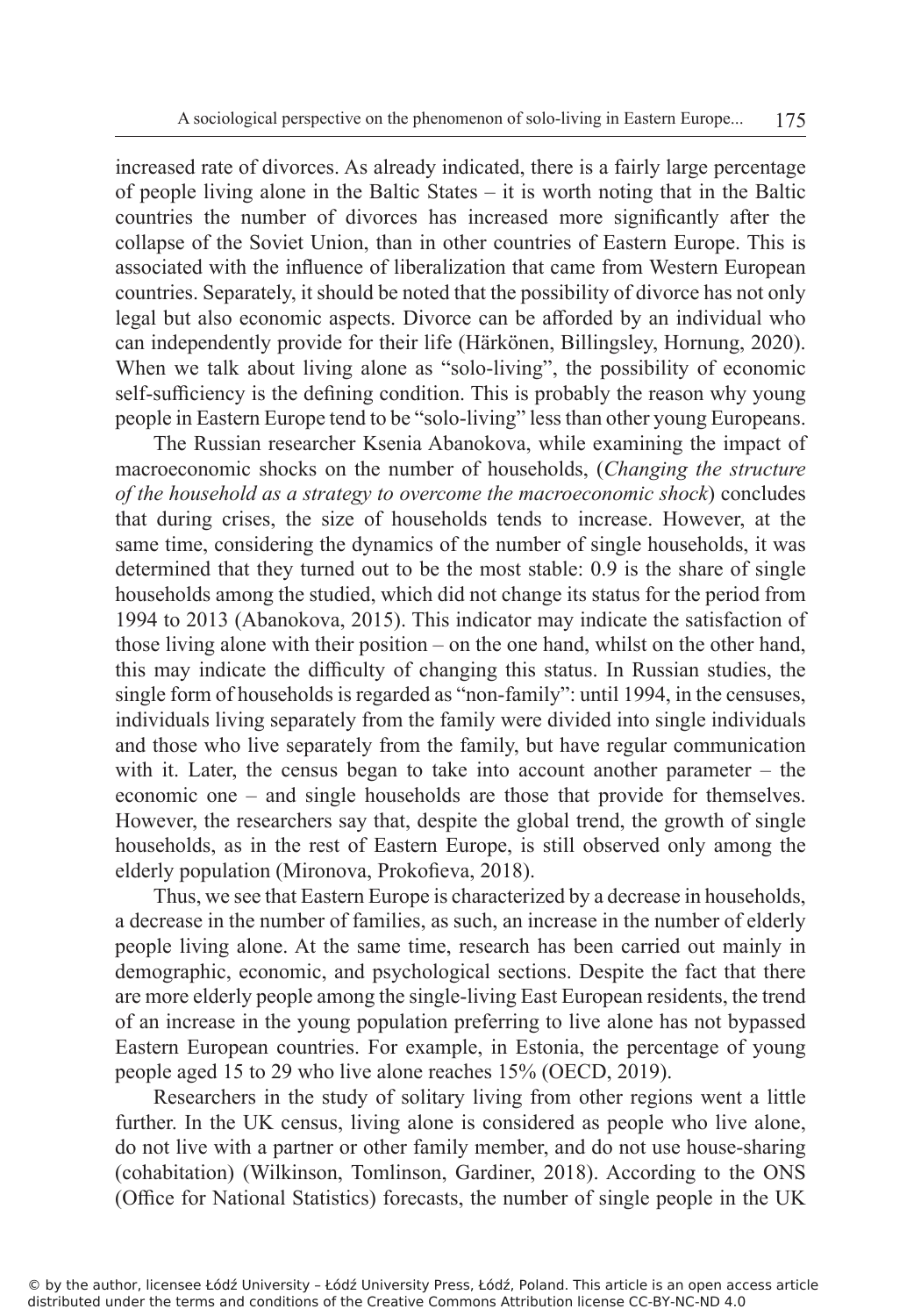will reach 10.7 million by 2039 (Ons.gov.uk, 2020). Solitary living is used here as a designation of the size of the household, while quite often in studies dealing with single households, the phrase "solo-living" is used. It replaces a single living or a single household, but, as a rule, it does not differ in substance from them, that is, it is simply used as a synonym. Thus, in the 1985 study Societal Development, Familialism and Solo Living: A Cross-National Study, the Solo index denotes "the percentage of households with one person (that is, households consisting of one person)" (Baranwal, Ram, 1985).

The very concept of a "household", most often referred to in censuses, as well as statistical and economic reports, is defined as

a person living alone, or a group of people (not necessarily related) living at the same address, who share kitchen equipment and share a hallway, living room or dining room. A household can consist of one family, more than one family, or no families in the case of a group of unrelated people (Office fornational statistic, 2019).

That is, the consideration of single-living as a type of household implies an actual fixation that does not take into account either social or socio-psychological conditions and the reasons for its occurrence. The growth in the number of such households has attracted the attention of researchers around the world. For example, the study of London households *The rise of living alone in Inner London: trends among the population of working age* examines the dynamics of the increase in the number of single households depending on the area of residence, demographic characteristics, etc., also describing single living as a type of household (Hall, Ogden, 2003). It was the beginning of the search for the reasons for the growth of solitary living, outside of exclusively the economy and demography, that led to the emergence of the concepts of "solo-living", "solo", "living solo" and others.

Solitary living raises questions that are difficult to answer if staying within the household survey alone. So, for example, sociologists have a question about the relationship between the concepts of "family" and "household". The essence of the issue lies in the fact that these concepts are often interchangeable in everyday life since the family is perceived as one when its members live under the same roof. In the context of family relationships, living alone can be referred to as "extrafamilial life" or "post-family life" (Chandler *et al*., 2004). Such definitions are left exclusively within the framework of family logic, dividing life into "before", "during", "after" and, separately, "outside", but may not be related to households in any way, since in the modern world spouses do not always live together.

The more the idea of "social" is present in the study of solitary living, the more often we see the consideration of solitary living as a special model of behaviour/way/lifestyle/life course. The project of the Research Center for Family and Relations of the University of Edinburgh *Solo living across the adult life course* (2005) considers life alone as a life course and designates it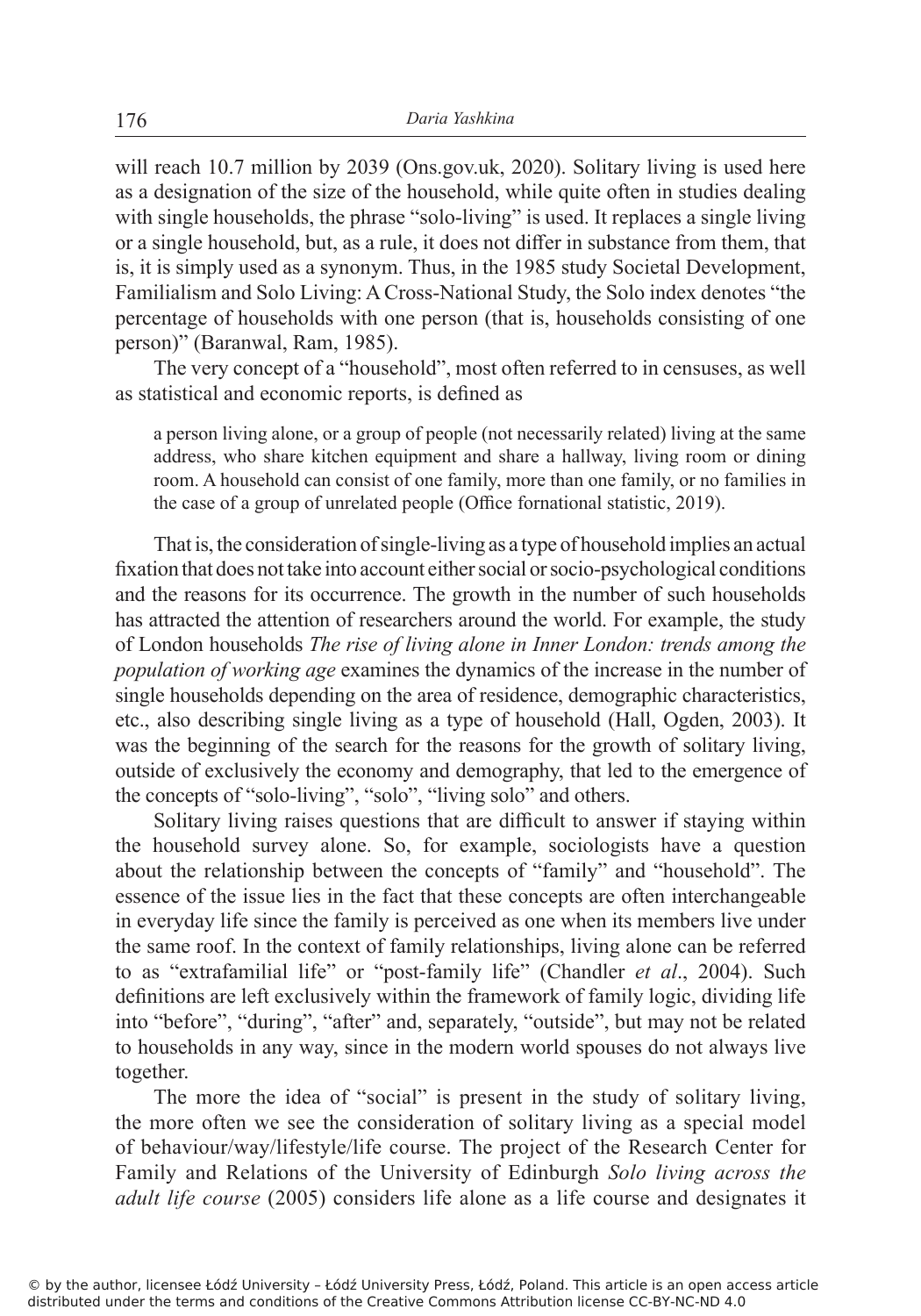as "solo-living", thereby indicating the social component of this phenomenon. Researchers point out two aspects that are important for us: "solo-living" can be either a life choice to live without a partner, or be the result of something, for example, a break in relations; at the same time, such a course in life, despite its prevalence, is still perceived as a "departure", "deviation" from the "normal" family course. However, the study indicates that "solo-living" can also become the foundation for maintaining close relationships and is not always a "cutting off" of social relationships. It is worth noting that such a life course is not permanent and is considered as one that can be chosen, and thus in the same way can be changed (Era.ed.ac.uk, 2005).

Researchers at the same university, Lynn Jamieson, Fran Wasoff, and Roona Simpson, point to the need to separate the concepts of "solo-living", "singles" and "solos" – considering them as living conditions, marital status, and partnership status, respectively. That is, they move away from using the concept of households as such in the study of single living, but they see the problem in the fact that just going into the social sphere, the greatest confusion of concepts appears. Scientists have also concluded that the use of "single" when describing both households and, in general, single living, in essence, does not give anything, since in the UK "single" can mean both a certain legally fixed marital status, and vice versa lack of marital status. Single living cannot be designated as "single" also for the reason that long-distance relationships are quite common. That is, living alone does not necessarily mean that an individual has no partner or is not married, in the same way, that an "unpartnered" person can live with their parents, relatives, colleagues, or rent apartments with friends. Based on these subtleties of definitions, researchers have come to adopt/use the concept of "solo-living", which means alone. The researchers also point out that an essential characteristic of "solo-living" is that it is a category into which one can enter and also leave, similar to the legal and *de facto* status of a partnership (Jamieson, Wasoff, Simpson, 2009).

The American researcher E. Kleinenberg also, when considering solitary living, saw in it an initially social phenomenon and introduced the concept of "going solo", where the metaphoric nature of the concept is clearly visible. Rather, the author himself uses "solo life" as a metaphor that leads away from viewing solitary living as a household (Kleinenberg, 2018), but leads to considering solitary living as a particular lifestyle. Russian researcher E. Lyubimova, analysing E. Kleinenberg's research, defines "solo life" as

a separate residence of a city dweller, characterized by the presence of personalized living space (separate housing), without a partner, children and other relatives, independent household management (does not share expenses and incomes) (Lyubimova, 2018).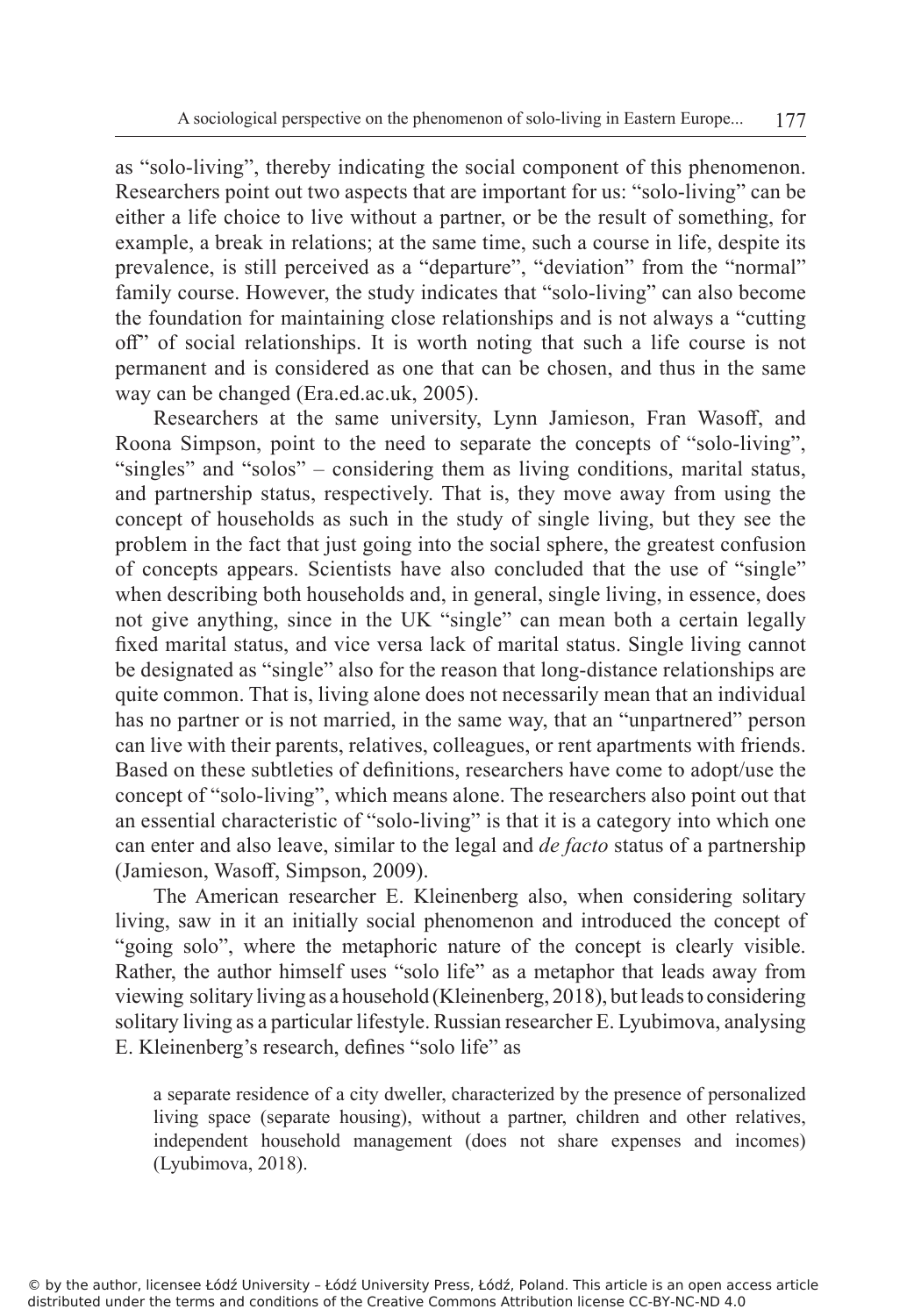In this definition, we see several significant characteristics:

1) "solo life" as the life of a city dweller;

2) "solo life" as the life completely economically independent, which excludes, for example, the phenomenon of a family at a distance, which involves the division of expenses and income.

The consideration of solitary living is also dependent on age cohorts. So, in the framework of considering how traditional families are changing in Britain, researchers S. Duncan and M. Phillips approach the question of determining single residence. In their works, the authors point out that solitary living is often associated with older people whose spouses have died or cannot live outside nursing homes or other institutions with full social support (such as hospice), but the growth of single people arises precisely due to more young people living this way. The authors point out that this category of young people is quite often stereotypically viewed as people who are unlucky in relationships, and simply cannot create a married couple and, accordingly, a familiar nuclear family (the authors immediately note that the explanatory models of such failures are different for different regions). Despite the fact that the processes of individualization penetrate more and more deeply into social life and the family is weakening in its importance, individuals who do not have the official or unofficial status of "in a relationship" are stereotypically perceived as not having achieved success in life and in official documents are designated as "single". This still has negative connotations. Researchers use in this case the concept of "solo-living" as being neutral and not having a negative connotation. They wonder if "solo-living" can become a consciously chosen way of life and be socially equal to those who live in pairs (Duncan, Phillips, 2008).

B. DePaulo, a researcher and specialist in the field of the social and psychological aspects of loneliness, also addresses the problem of stigma. For her, "solo-living" is again described as a concept opposed to "single". Since "single" can include anyone who is not married (again according to the legal definitions of different countries and official documents), and has a negative connotation, B. DePaulo uses "solo". Citing statistics, according to which people living alone make up more than a third of all unmarried people in the United States, B. DePaulo points out the difficulties of "solo-living" in the couplist world: discrimination (Unmarried.org. 2020).

Returning to the age category in the study of lonely people, K. Gartveit also includes young people in the definition of "solo-living". She speaks of "solo- -living" as a privileged lifestyle for young professionals who can afford to live alone (Garthwaite, 2012). The characteristic of privilege is based on the fact that economically self-sufficient individuals who are able not only to pay for utilities, but also completely independently provide for their life, can afford to live alone.

We see that the definitions of "solo-living" are generally close to each other, but still have some differences. Common to the above definitions is the social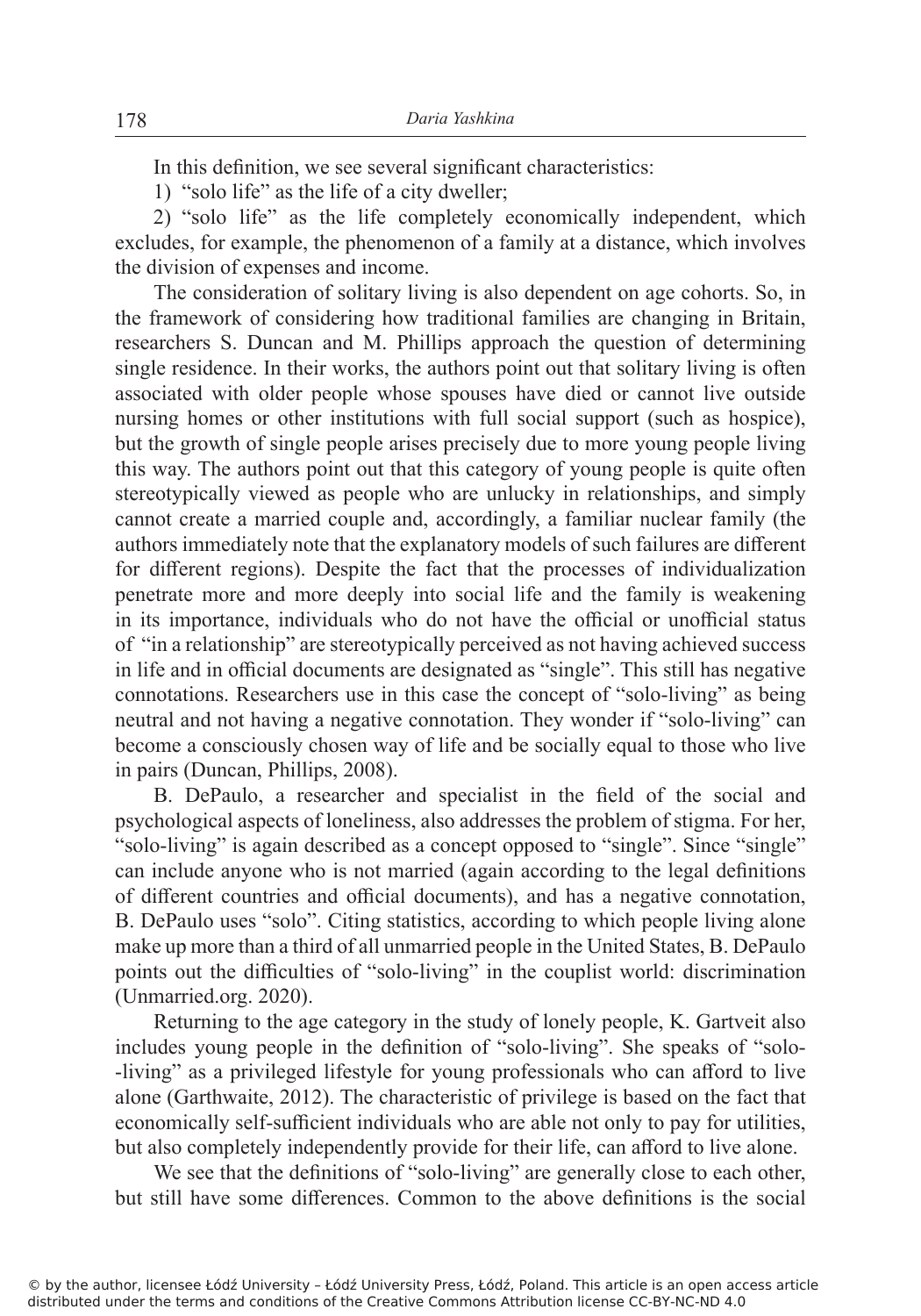conditioning of the phenomenon, all of them, one way or another, consider "solo- -living" as a style, way, or strategy of life. Most of the definitions point to "youth", and also indicate the emergence of a concept in opposition to the stereotypical and negatively coloured term "single".

In addition to the confusion of concepts that we have already considered, which directly relate to "solo-living", there is a problem with related concepts. The point is that many researchers consider certain aspects and phenomena associated with solitary living (without considering "solo-living"). However, in the study of lonely people, these aspects should also be taken into account: thus, intersecting with psychology, the phenomenon of "solo-living" comes into contact with the concepts of loneliness (lonely, loneliness); in the study of families and intimacy, we inevitably come across the concepts of a relationship at a distance, living together apart, never partnered, ever married, polyamory and so on. In jurisprudence we find the single status, which we have already talked about, but it is used in other areas of research. Concepts such as singlism and sologamy are considered separately. All of them seem to be close, but at the same time, it is necessary to clearly distinguish between these concepts in order to avoid inaccuracies and inconsistencies that may arise in the study of each of them.

In psychology, health research, and social history, as well as philosophy in the study of lonely people, we see the most frequent use of the concepts lonely – as a socio-psychological characteristic of the individual, loneliness – as a state of the individual, and social isolation. All of these concepts are common in public discourse and are often used in everyday discourse: journalists, academics, and healthcare professionals often combine living alone, loneliness and isolation, and the result is widespread confusion about each condition.

In general, modern discourse in scientific circles on loneliness is focused on the fact that the postmodern era is inextricably linked with the isolation of the individual from society. The Ukrainian researcher N. Panina drew attention to the absence of a common system of values inherent in the previous (pre- -modernization) *lifestyle*, and this is precisely what provokes a feeling of breaking ties with society (Panina, 2008). Social isolation is seen as the alienation of an individual or social group from other social groups. Social isolation is associated with the integration of individuals (and groups) into a wider social environment. This concept includes "objective" indicators of the number, type, and duration of contacts between people and the wider social environment. Therefore, a key component of isolation is the size of an individual's social network (Victor *et al*., 2000). That is, in essence, social isolation is a reduction in social contacts, a narrowing of the circle of communication and interactions between individuals, it can be both forced and voluntary, but for us, the main characteristic is precisely the narrowing of the individual's social networks, which separates social isolation and "solo-living". Since none of the considered "solo-living" studies consider the narrowing of social ties as its characteristic. As already mentioned, E. Kleinenberg,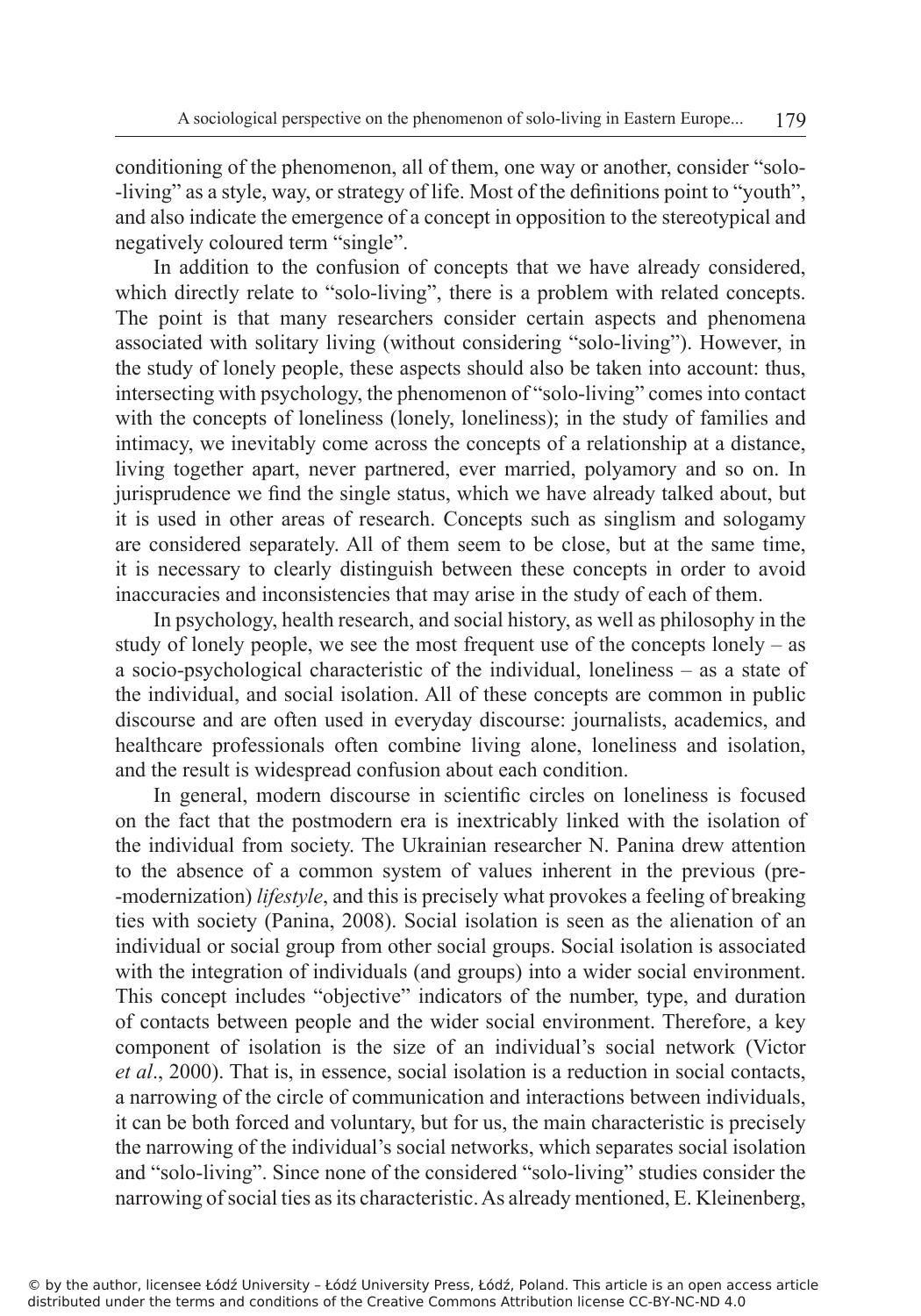considering the combination of the phenomena of social isolation, loneliness, and solo life, says that these are three different states, and being in one of them does not necessarily mean the presence of the other two. In his research, he drew attention to a correlation that is atypical for common ideas about loneliness: for example, among 300 interviews with single Americans, many said that "nothing causes more feelings of loneliness than living in a bad marriage". E. Kleinenberg also says that lonely people are more likely to meet with friends and lead a more active social life (volunteering, participation in public organizations, etc.) (Klinenberg, 2016).

Speaking about the category of loneliness, the concept itself is also considered and, accordingly, defined in different ways: as a conflict between the desired and perceived quantity and quality of social ties; a lack of strong emotional ties (Smith, Victor, 2018). Sometimes loneliness is equated with social isolation, but, as a rule, loneliness is a psychological category based on the inner feelings and experiences of the individual. Social isolation is a socio-psychological category that considers the quantity and quality of social ties and the individual's satisfaction with them.

In addition to the collision of the phenomenon of "solo-living" with the concepts of loneliness and social isolation, "solo-living" is also inseparably accompanied by concepts derived from the study of families. Thus, the greatest contact can be observed with the concept of "lifelong singles", also referred to as "never partnered" or "permanently single". They are defined as "persons who did not enter into a foundational partnership (marriage or cohabitation) before the age of 40" (Bellani *et al*., 2017). This category, again, does not reflect the social context, formally fixing the history of the family status of individuals. Separate questions are raised by the age restriction of this category and reflect more the problem of intimacy and intimacy of relationships, which has nothing to do with living alone per se. On the other hand, studies of single life in middle age look at two paths to single life – "having no experience of cohabitation" and "having experience of cohabitation". On the basis of such a division, again according to formal criteria, a kind of classification of the living alone can be seen below.

This diagram shows the possible formal statuses of single people and helps to structure them by dividing them into subgroups. From the presented diagram, we also see that life-long loners are only a part of people living alone.

The problem of closeness and intimacy in conjunction with living alone arises when we turn to a fairly common form of relationship: the relationship at a distance. The problem comes from the fact that researchers cannot clearly correlate formal statuses (single, lifelong single) and long-distance relationships. The Lithuanian researcher I. Jurkan-Hobain talks about what kind of relationships can be at a distance; an additional problem of such relationships is that the issue of maintaining these relationships is actually hushed up. In her work, she identified several types of relationships at a distance: 1. Living Apart Together – relationships where each individual lives separately, but within the same city/ district, while identifying themselves as a couple. 2. If we are talking about long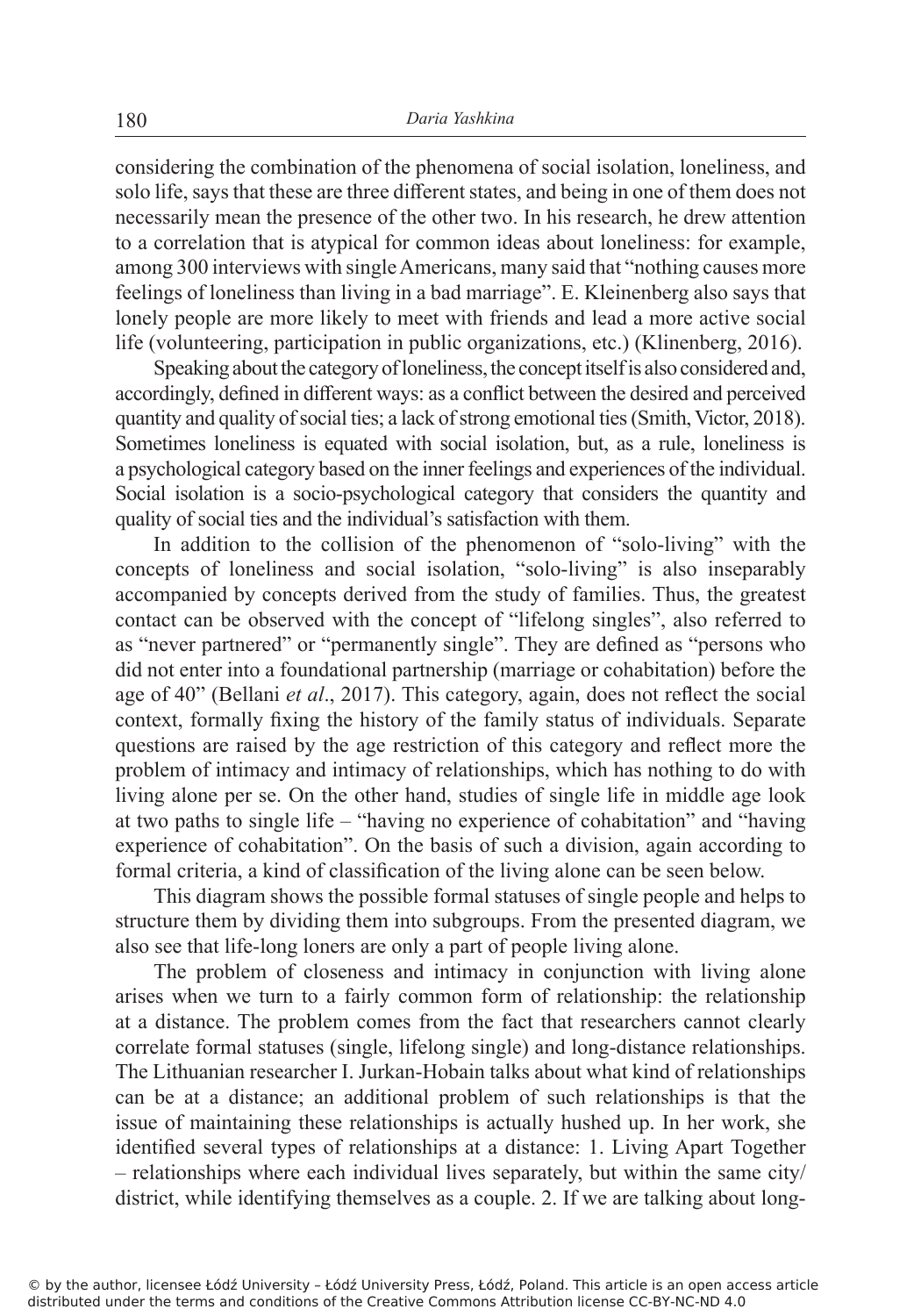-distance relationships: different dialects, countries, etc., then they are defined by the concept of Long-distance relationships. 3. The third most common type of non-coexistence is commutes – partners can have a commonplace of residence, but each of them has their own separate housing where they live, most often this can be associated with the career of partners.



Figure 1. Pathways into living alone Sources: Demey *et al.*, 2013: 164.



Figure 2. Main terms used to describe non-residential relationships and their relationship to one another as seen by the autor/as discussed in the literature Sources: Jurkane-Hobein, 2015.

Figure 1 reflects the relationship of concepts and indicates that Long-distance relationships include some characteristics of the other two: for example, couples in such relationships can be married or not, their main distinguishing feature is the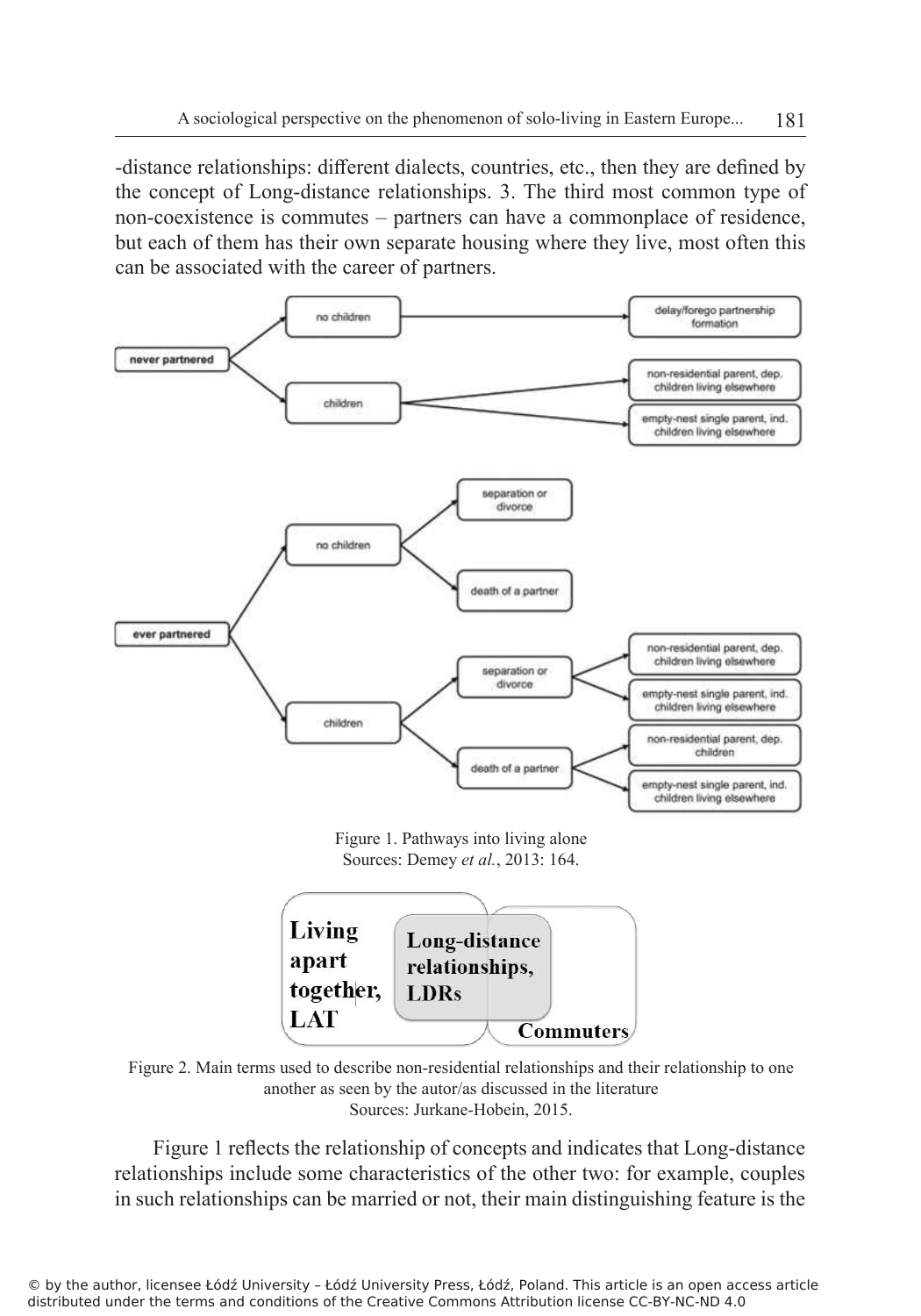distance between partners. Moreover, these definitions do not regulate in any way whether partners live alone or have cohabitants, live with their parents, and so on.

Moving away from relationships at a distance towards the processes of individualization, we are faced with the increasingly popular phenomenon of "sologamy". The term itself is used mainly in journalism and is rarely found in scientific discourse, but it is a rather ambiguous phenomenon: marriage to oneself. The phenomenon is prevalent mainly among women and is justified as the institutionalization of self-love. It is worth noting that marrying oneself does not exclude the existence of other relationships (Cabalza, 2018).

Closely related to the concept of solitary living is the concept of "syngilism", it was introduced by the American researcher B. DePaulo. She defines it as stereotyping, stigmatization, and discrimination against people who are not married. In his works, the author defends the idea that the inequality of single people in relation to family people is unfairly hushed up (Gross, 2020).

Based on what was considered above, we can move on to the definition of the concept of "solo-living", but first we will schematically consider how it fits into the general system of concepts:





Sources: own elaboration.

The basis of the presented basic concepts, which are most often used interchangeably and synonymously, is solitary living. However, the difference between the presented four concepts lies in the fields of application and field of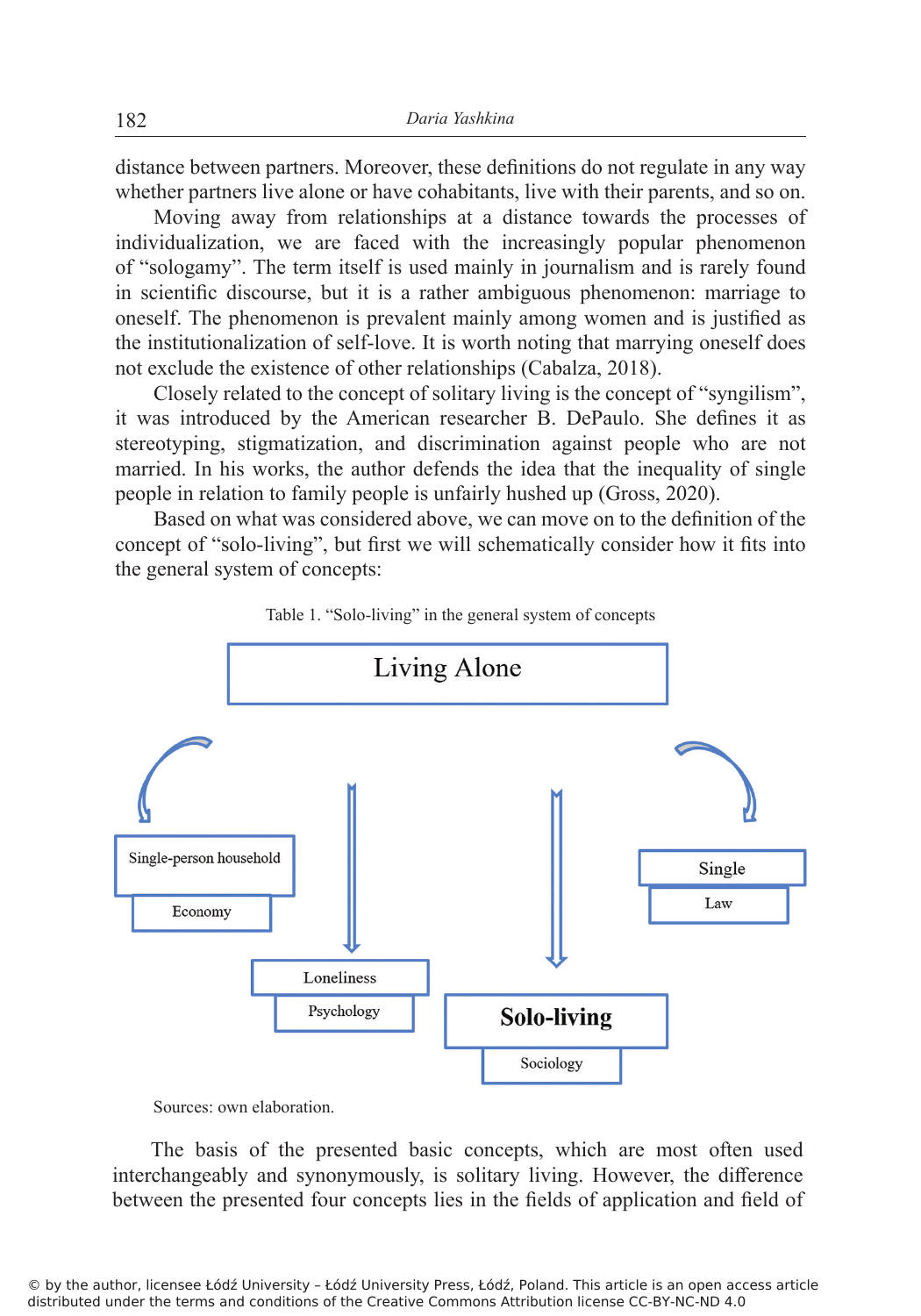study. So, single households are used in economics, statistics, and demography, formally fixing their number. "Loneliness" is used in psychology to refer to the inner sense of self and the strength of emotional connections. "Single" – reflects the official marital status in official documents, and is used in jurisprudence. "Solo- -living" is used in the social sciences to describe individuals who deliberately chose living alone and their practices. At the same time, "solo-living" includes the concept of a single household and the "single" status (the problem is that the relationship between "single" and relations at a distance remains unconsidered – an individual in a relationship at a distance is formally still considered "single", but in fact is not). However, "solo-living" does not include the "lonely" category.

Considering "solo-living" in relation to the other concepts, we can distinguish three main fields in which they can be considered and "solo-living" can be defined as a category that cannot be found and explored within different areas, but rather it is at their intersection. So, we distinguish single households, family/intimate relationships, and social ties.



Figure 3. "Solo-living" in relation to related concept Sources: own elaboration.

Thus, we define "solo-living" as a certain lifestyle, which is characterized by a conscious choice of living alone; a lack of an officially fixed marital status "married", a lack of desire to create a family; and economic and social independence.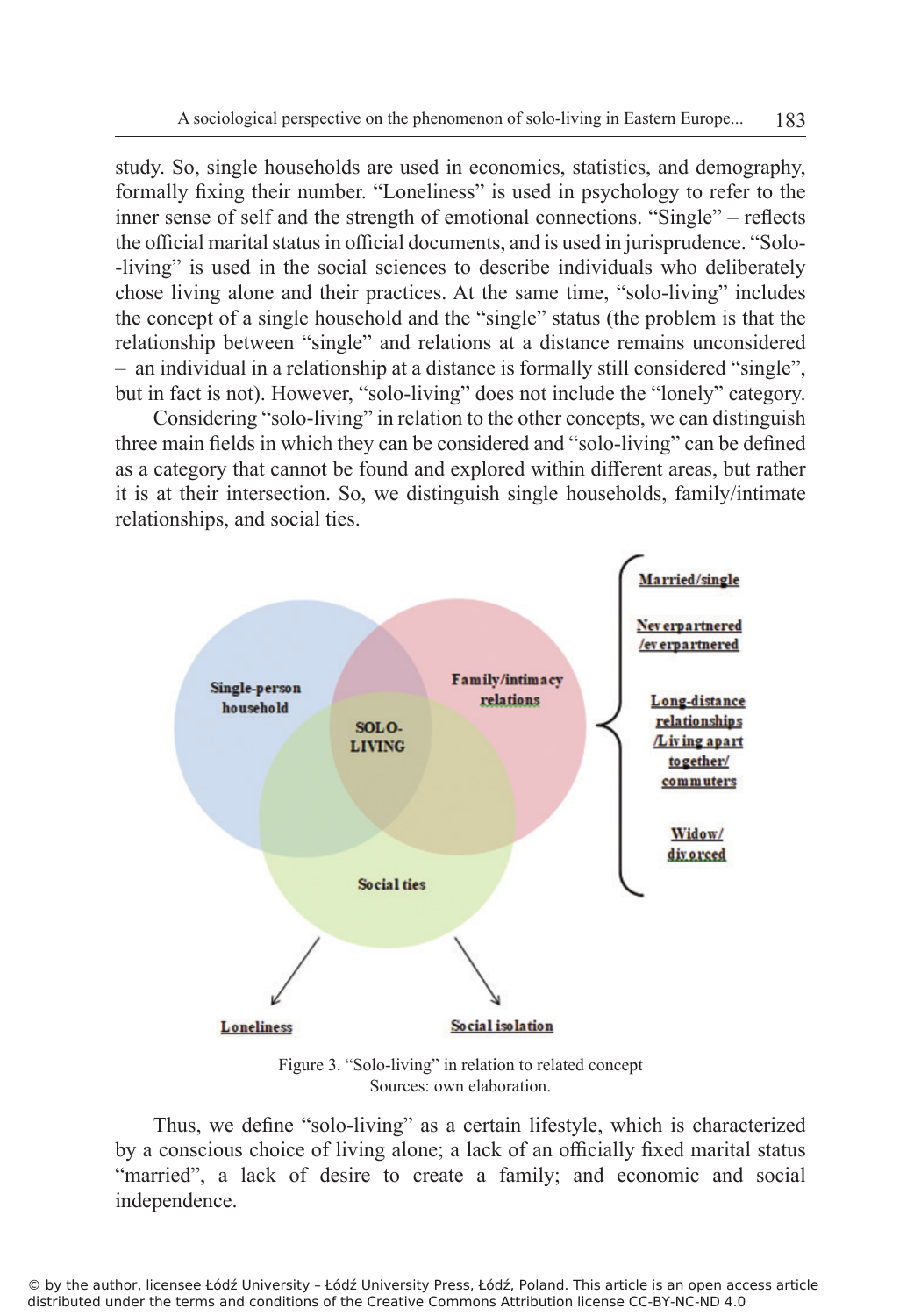From the above, we see that the category "solo-living" is a complex concept that combines elements of concepts from other areas of study, but is not limited to them. If, in economics, the study of single people consists of examining the structure of household income/expenditures, studying consumer behaviour; in psychology, the study of the mental state of individuals and their adaptive abilities; in jurisprudence, in considering the rights and freedoms of individuals living alone; then sociology considers the phenomenon of solitary living, bringing it to the level of social perception/interaction, including the totality of all the above aspects.

Within the framework of this article, we saw that the study of the "sololiving" phenomenon is relevant for many countries and regions, whilst alas not much attention is paid to it, for example, in the countries of Eastern Europe. This observation opens up prospects for further research in this area in the post-Soviet space, and the consideration of "solo-living" as a separate sociological concept makes it possible to study the phenomenon more accurately and in detail. At the same time, one can also highlight the limitations of this study: for example, the topic of the peculiarities of the influence of the cultural context on the choice of the "solo-living" lifestyle and the peculiarities of its manifestation is still not disclosed – this will become a topic for further development.

## **References**

- Abanokova, K. 2015. *Izmeneniye struktury domokho zyaystva kak strategiya preodoleniya makroekonomicheskogo shoka.* Moskva, https://www.hse.ru/data/2015/06/01/1097846362/ disser\_FINAL1.pdf (accessed 20.02.2021).
- Baranwal, J., Ram, B. 1985. Societal Development, Familialism and Solo Living: A Cross-National Study. *Journal of Comparative Family Studies* 16(1), pp. 61–73, https://www.jstor.org/stable/41601530 (accessed 20.02.2021).
- Bauman, Z. 2008. *Tekuchai︠a ︡ Sovremennost' (Liquid modernity)*. Moskva: Piter.
- Bellani, D., Esping-Andersen, G., Nedoluzhko, L. 2017. Neverpartnered: A multilevelanalysisoflifelongsinglehood. *Demographic Research* 37, pp. 53–100. DOI: https:// doi.org/10.4054/DemRes.2017.37.4
- Berdyaev, N. 1994. *I and the world of objects. I am loneliness and society*, http://www. vehi.net/berdyaev/mirobj/03.html (accessed 20.02.2021).
- Burova, C. 2010. *Sotsiologiyabraka i sem'i: istoriya, teoreticheskiye osnovy, personalii*. Belorusskiy gosudarstvennyy universitet. Minsk: Pravo i ekonomika, https://elib.bsu. by/handle/123456789/27676 (accessed 20.02.2021).
- Cabalza, Ch. 2018. *Goin' Solo: A Study on Singlehood and Viewson 'Sologamy' in the Contemporary Philippine Society.* University of the Philippines, Diliman, https:// www.academia.edu/36685047/Goin\_Solo\_A\_Study\_on\_Singlehood\_and\_Views\_ on Sologamy in the Contemporary Philippine Society (accessed 20.02.2021).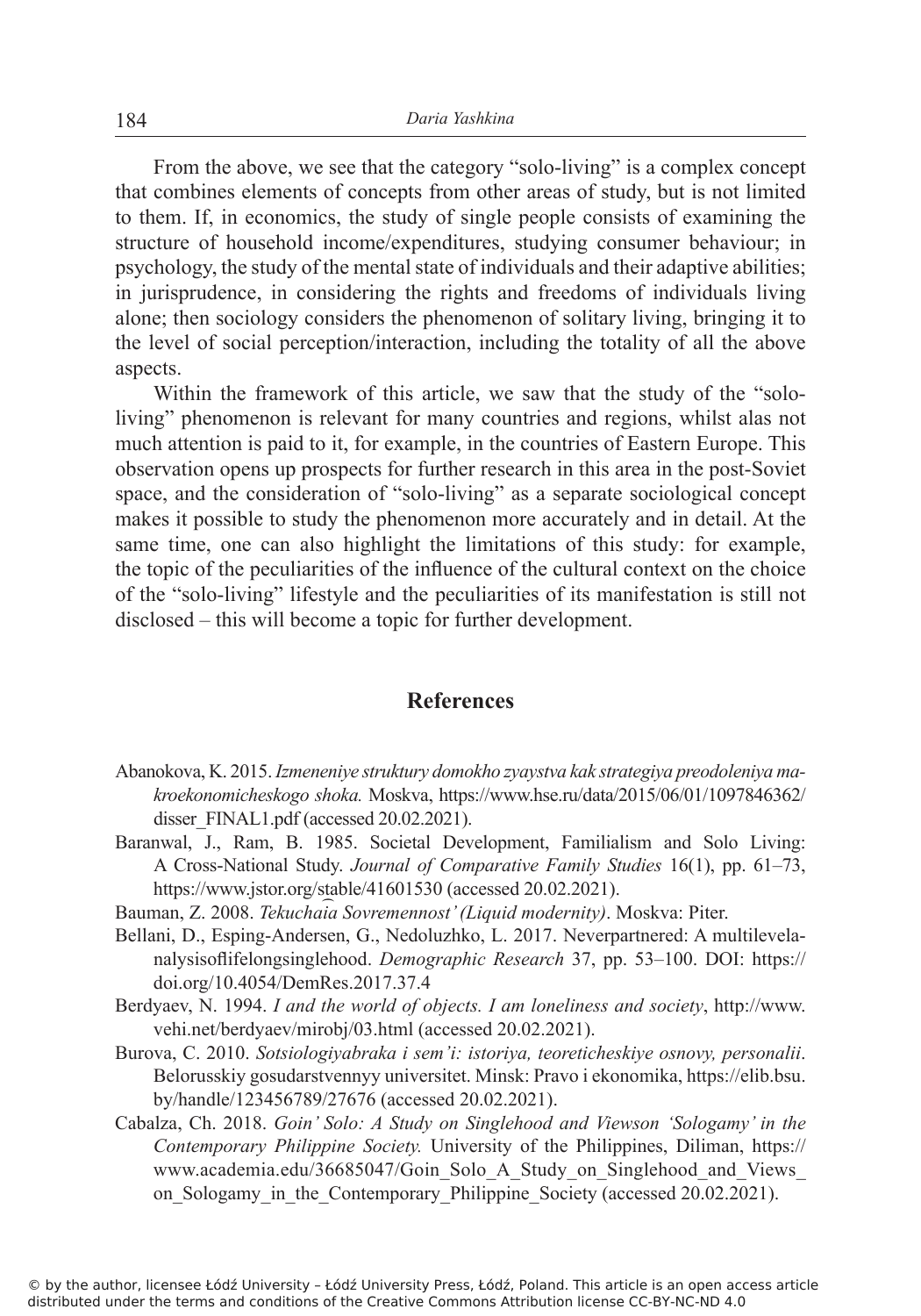- Chandler, J., Williams, M., Maconachie, M., Collett, T., Dodgeon, B. 2004. Living Alone: Its Place in Household Formationand Change. *Sociological Research Online* 9(3), pp. 42–54. DOI: https://doi.org/10.5153/sro.971
- Demey, D., Berrington, A., Evandrou, M., Falkingham, J., 2013. Path ways into living alone in mid-life: Diversity and policy implications. *Advances in Life Course Research* 18(3), pp. 161–174. DOI: https://doi.org/10.1016/j.alcr.2013.02.001
- Duncan, S., Phillips, M. 2008. Newfamilies? Tradition and changein partnering and relationships. In: A. Park, J. Curtice, K. Thomson, M. Phillips, M.C. Johnson, E. Clery (eds.). *British Social Attitudes: the 24th Report.* London: SAGE Publications Ltd. DOI: https://doi.org/10.4135/9781849208697.n1
- Durkheim, E. 1996. *O Razdelenii Obshchestvennogo Truda*. Moskva: Kanon.
- Ec.europa.eu. 2020a. *Household Composition Statistics Statistics Explained*, https:// ec.europa.eu/eurostat/statistics-explained/index.php/Household\_composition\_statistics (accessed 31.08.2020).
- Ec.europa.eu. 2020b. *Rising Proportion of Single Person Households in the EU*, https://ec.europa. eu/eurostat/web/products-eurostat-news/-/DDN-20180706-1?inheritRedirect=true#:~: text=Your%20key%20to%20European%20statistics&text=The%20figures%20 also%20show%20that,in%202017%20in%20the%20EU (accessed 31.08.2020).
- Era.ed.ac.uk. 2005. Solo-living across the adult life course, https://era.ed.ac.uk/bitstream/ handle/1842/2822/rb20.pdf?sequence=1 (accessed 31.08.2020).
- Garthwaite, K. 2012. Home Alone? Practitioners' Reflections on the Implications of Young People Living Alone. *Youth and Policy* 108, pp. 73–87.
- Gross, J. 2020. *The Price of Being Single*. ideas.ted.com. https://ideas.ted.com/the-priceof-being-single (accessed 31.08.2020).
- Hall, R., Ogden, P. 2003. The Rise of Living Alone in Inner London: Trends among the Population of Working Age. *Environment and Planning A: Economy and Space* 35(5), pp. 871–888. DOI: https://doi.org/10.1068/a3549
- Härkönen, J., Billingsley, S. Hornung, M. 2020. Divorce Trends in Seven Countries Over the Long Transition from State Socialism: 1981–2004. *European Studies of Population*, pp. 63–89. DOI: https://doi.org/10.1007/978-3-030-25838-2\_4
- Jamieson, L., Wasoff, F., Simpson, R. 2009. Solo-Living, Demographic and Family Change: The Need to know more about men. *Sociological ResearchOnline* 14(2), pp. 20–35. DOI: https://doi.org/10.5153/sro.1888
- Jurkane-Hobein, I. 2015. *I imagine you here now*. Uppsala: Acta Universitatis Uppsalienis.
- Khayyek, F. 2000. *Individualizm i ekonomicheskiy poryadok (Individualism and economical paradoxes)*. Tekst. Moskva: Izograf: Nachala-Fond.
- Klinenberg, E. 2016. Social Isolation, Loneliness, and Living Alone: Identifying the Risks for Public Health. *American Journal of Public Health* 106(5), pp. 786–787. DOI: https://doi.org/10.2105/AJPH.2016.303166
- Klinenberg, E. 2018. *Going solo: The Extraordinary Rise and Surprising Appeal of Living Alone*. Moscow: ANF.
- Krapf, S. 2017. Movinginor Breaking Up? The Role of Distance in the Development of Romantic Relationships. *European Journal of Population* 34(3), pp. 313–336. DOI: https://doi.org/10.1007/s10680-017-9428-2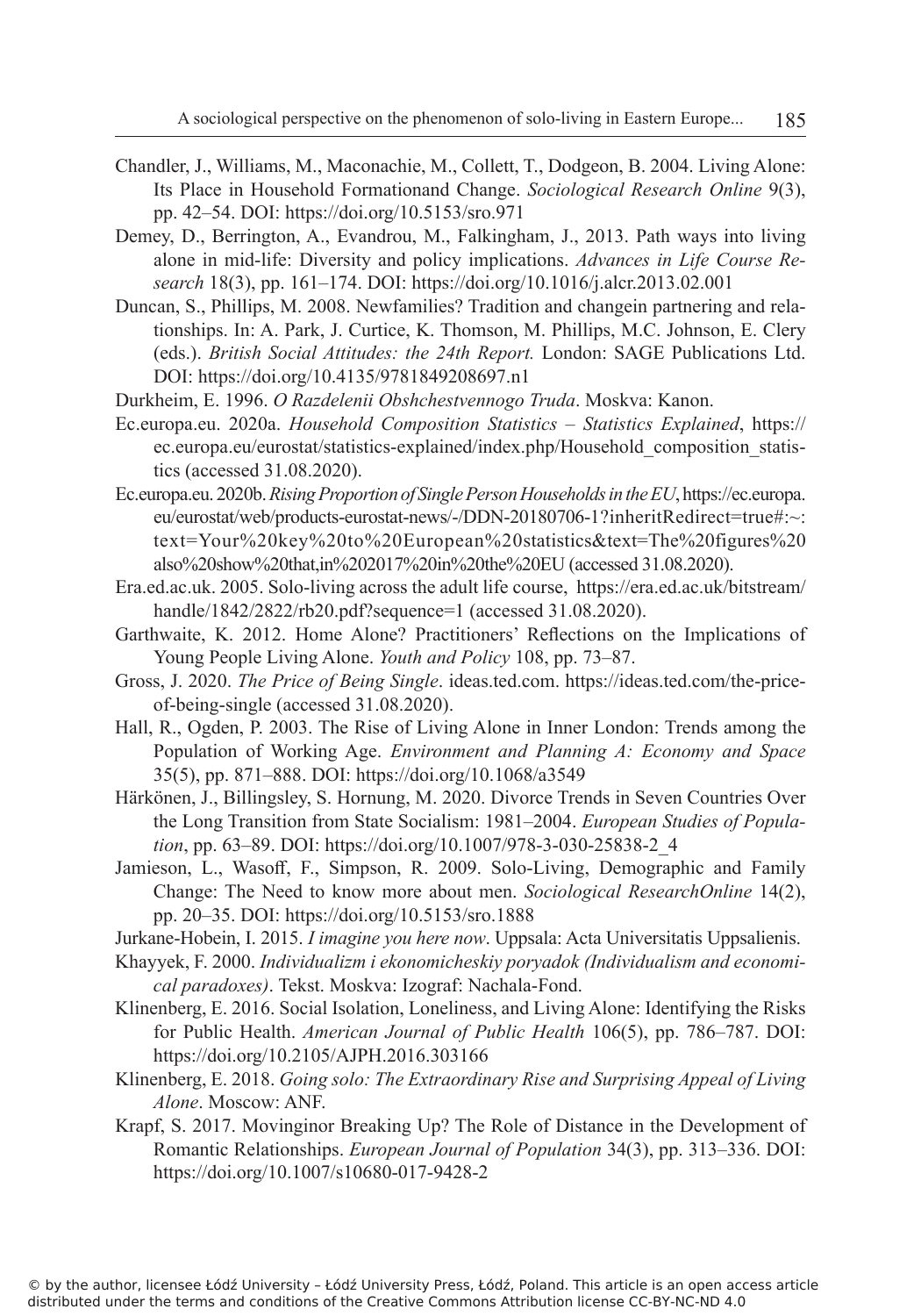- Lyubimova Ye. 2018. *Ponyatiye i analiz issledovaniy zhizni solo. XXI Ural'skiye sotsiologicheskiye chteniya. Sotsial'noye prostranstvo i vremya regiona: problemy ustoychivogo razvitiya: materialy Mezhdunarodnaya nauchno-prakticheskaya konferentsiya (Yekaterinburg, 15–16.03.2018).* Yekaterinburg: Gumanitarnyy universitet, pp. 294–297, http://elar.urfu.ru/bitstream/10995/61404/1/978-5-7741-0327-0\_068. pdf (accessed 20.02.2021).
- Magun, V., Pudnev, M. 2011. Bazovyye tsennosti: skhodstva i razlichiya mezhdu rossiyanami i drugimi yevropeytsami, https://www.hse.ru/data/2010/06/28/1220266818/ Магун,%20Руднев%20БАЗОВЫЕ%20ЦЕННОСТИ%20СХОДСТВА%20.. ДРУГИМИ%20ЕВРОПЕЙЦАМИ%20\_симпозиум\_.pdf (accessed 20.02.2021).
- Mikulionienė, S., Rapolienė, G. 2019. Older people living alone: trends, profiles and challenges of intergenerational integration, https://demotrends.org/2019/11/21/olderpeople-living-alone-trends-profiles-and-challenges-to-intergenerational-integration/ (accessed 20.02.2021).
- Mironova, A., Prokof'yeva, L. 2018. Sem'ya i domokhozyaystvo v Rossii: demograficheskiy aspekt. *Demograficheskoye obozreniye* 5(2), pp. 103–121.
- OECD. 2019. Social Policy Division Directorate of Employment, Labour and Social Affairs. Living arrangements by age groups.
- Office for national statistic. 2019. *Families and Households in the UK Office for National Statistics*, https://www.ons.gov.uk/peoplepopulationandcommunity/ birthsdeathsandmarriages/families/bulletins/familiesandhouseholds/2019#thingsyou-need-to-know-about-this-release (accessed 20.02.2021).
- Office for national statistic. 2020. *Families and Households in the UK Office for National Statistics*, https://www.ons.gov.uk/peoplepopulationandcommunity/birthsdeathsandma rriages/families/bulletins/familiesandhouseholds/2019#in-2019-there-were-82 million-people-living-alone (accessed 31.08.2020).
- Ons.gov.uk. 2020. *The Cost of Living Alone Office for National Statistics*, https://www. ons.gov.uk/peoplepopulationandcommunity/birthsdeathsandmarriages/families/ articles/thecostoflivingalone/2019-04-04 (accessed 31.08.2020).
- Panina, N. 2008. *Izbrannyye trudy po sotsiologii: V trekh tomakh. Teoriya, metody i rezul'taty sotsiologicheskogo issledovaniya obraza zhizni, psikhologicheskogo sostoyaniya i sotsial'nogo samochuvstviya naseleniya*. Kiev: FAKT.
- Piekut, M. 2020. Living Standardsin One-Person Households of the Elderly Population. *Sustainability* 12(3), p. 992, https://www.mdpi.com/2071-1050/12/3/992/pdf (accessed 20.02.2021).
- Robila, M. 2004. Families in Eastern Europe: Context, Trends and Variation S. *Contemporary Perspectives in Family Research* pp.1–14. DOI: https://doi.org/10.1016/S1530- 3535(04)05001-0
- Simmel, G. 1909. The Problem of Sociology. *American Journal of Sociology* 15(3), pp. 289–320, http://www.jstor.org/stable/2762513 (accessed 20.02.2021).
- Smith, K., Victor, C. 2018. Typologies of loneliness, living alone and social isolation, and their associations with physical and mental health. *Ageing and Society* 39(8), pp. 1709–1730. DOI: https://doi.org/10.1017/S0144686X18000132